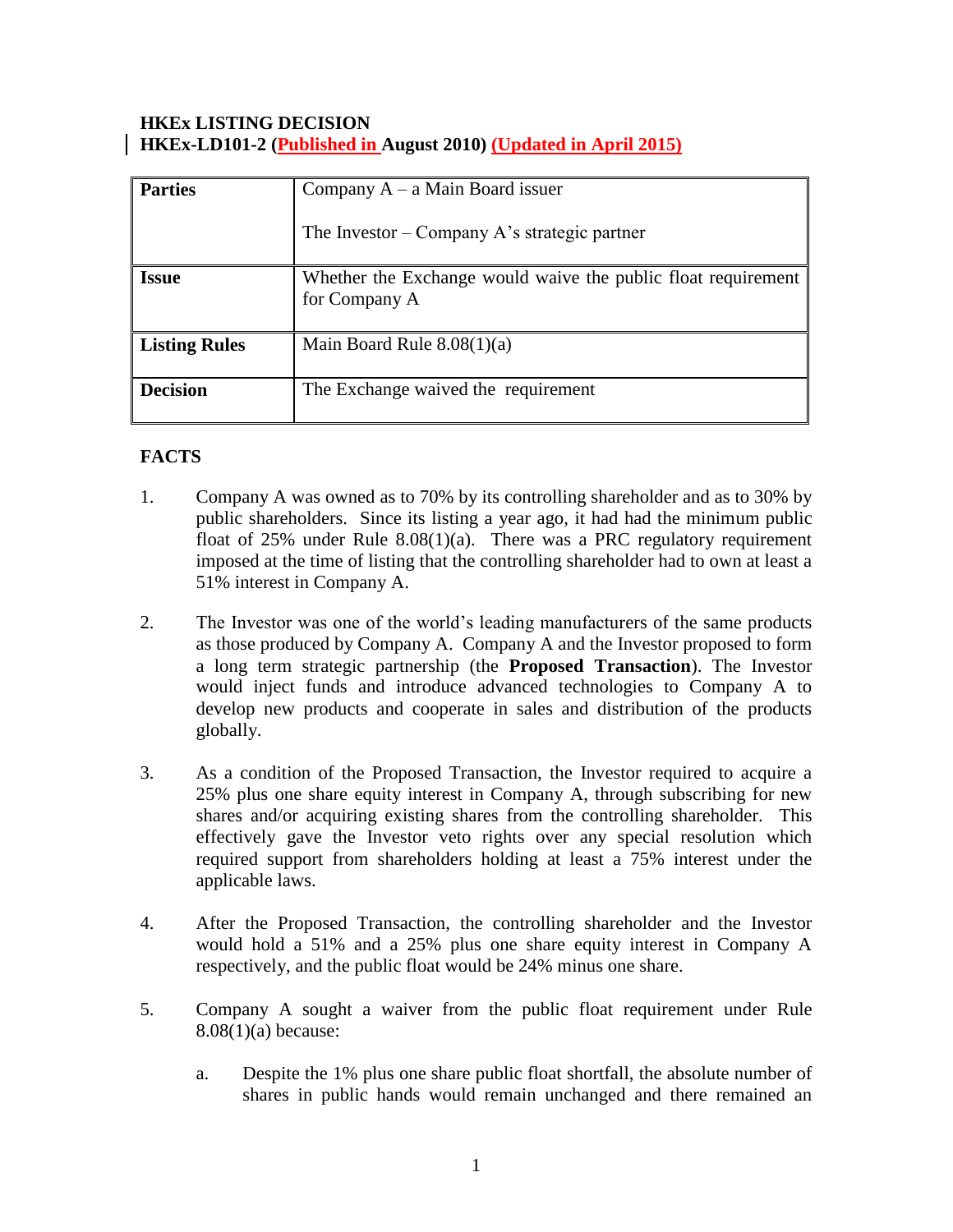open and highly liquid market in Company A's shares which were widely distributed among a large number of shareholders. Company A had approximately 480,000 shareholders immediately upon completion of its IPO. Its total market capitalisation was over \$10 billion and the average daily trading volume of its shares since listing was approximately 7 million shares.

- b. The Proposed Transaction would be beneficial to Company A and its shareholders as a whole since it would bring to Company A new funds, experience and advanced technologies, and enhance its global competitiveness and earning capacity.
- c. Given the PRC regulatory requirement and the Investor's requirement, a public float representing 24% minus one share would be the highest achievable level of public float. Compliance with Rule 8.08(1)(a) would be unduly burdensome and impractical to Company A.
- d. At the time of listing, Company A, with a market capitalisation of over HK\$29 billion, would have qualified for a waiver under Rule 8.08(1)(d) had it applied for it. No waiver was sought at that time because the Proposed Transaction had not been contemplated.

### **APPLICABLE LISTING RULES**

6. Rule 8.08(1) states that:

There must be an open market in the securities for which listing is sought. This will normally mean that:

- (a) at least 25% of the issuer's total number of issued shares capital must at all times be held by the public.
- …
- (d) The Exchange may, at its discretion, accept a lower percentage of between 15% and 25% in the case of issuers with an expected market capitalization at the time of listing of over HK\$10,000,000,000, where it is satisfied that the number of securities concerned and the extent of their distribution would enable the market to operate properly with a lower percentage .... Additionally, a sufficient portion (to be agreed in advance with the Exchange) of any securities intended to be marketed contemporaneously within and outside Hong Kong must normally be offered in Hong Kong.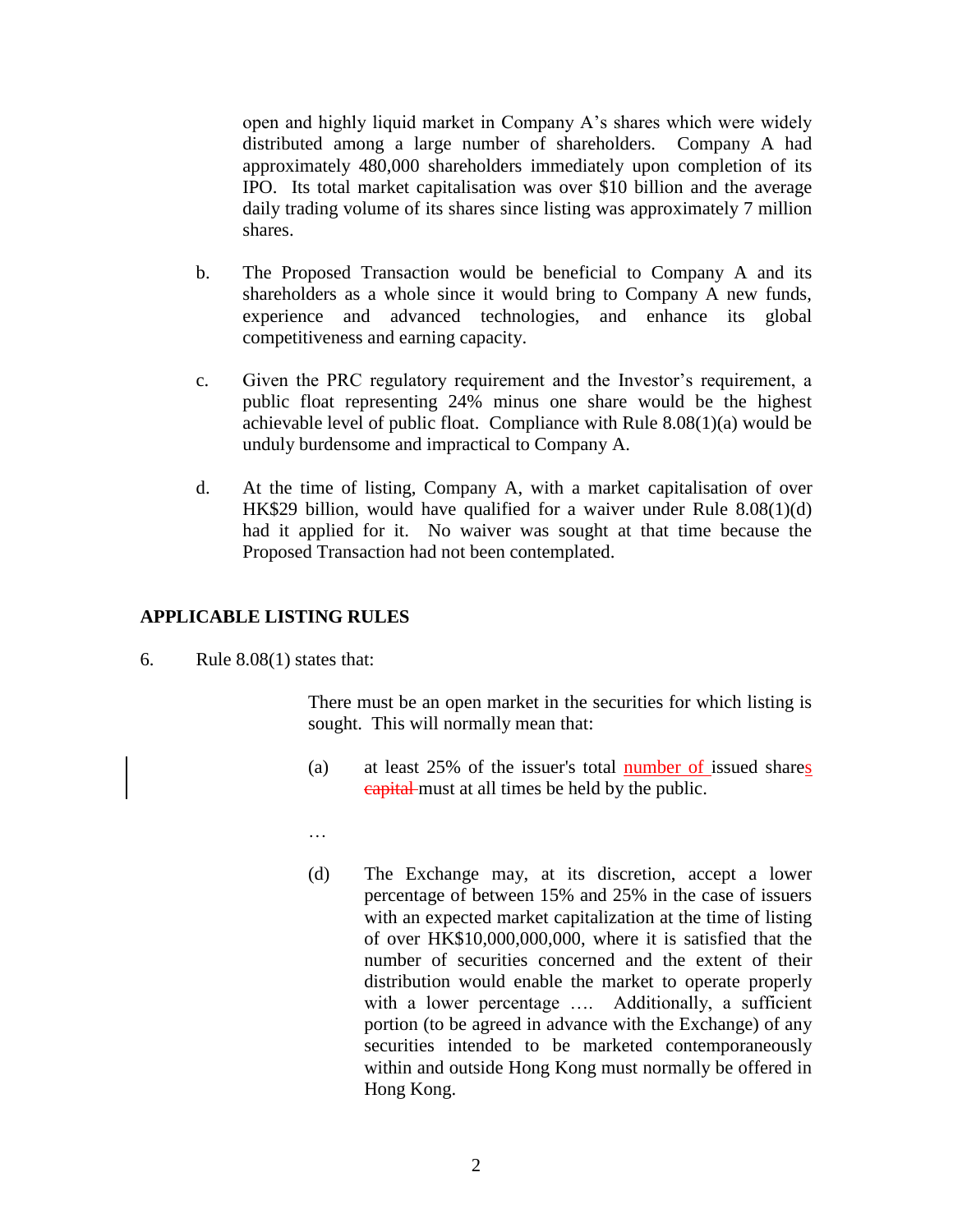- 7. Rule 13.32 states that:
	- (1) Issuers shall maintain the minimum percentage of listed securities as prescribed by rule 8.08 at all times in public hands. …

Notes: (1) …

(2) The lower percentage of securities in public hands that the Exchange may at its discretion grant to eligible issuers under Rule 8.08(1)(d) may only be granted at the time of listing and will not be open for application post listing notwithstanding an issuer may after listing attain a market capitalisation of over HK\$10,000,000,000.

## **ANALYSIS**

- 8. The public float requirement seeks to ensure an open market in the securities for which listing is sought. To provide an open, fair and orderly market for the trading in the securities, it is essential to have available a minimum number of shares for trading.
- 9. At the time of listing, the Exchange may accept a public float of between 15% and 25% if issuers have an expected market capitalisation of over HK\$10 billion. Note 2 of Rule 13.32(2) clarifies that the Exchange may only allow the lower percentage under Rule 8.08(1)(d) to eligible issuers at the time of (and not after) listing. The Exchange will not accept an issuer's request to lower the minimum public float percentage threshold after listing simply because of its large market capitalisation.
- 10. In this case, Company A sought to reduce the minimum public float requirement because of the Proposed Transaction.
- 11. The Exchange noted the rationale for the Proposed Transaction submitted by Company A. When assessing Company A's waiver application, it considered the following factors:
	- a. With the Investor's requirement to hold 25% plus one share in Company A, Company A and its controlling shareholder had shown their best endeavours to comply with the Rules by reducing the latter's interest to 51%, the minimum PRC regulatory requirement. The highest achievable public float for Company A would be 24% minus one share.